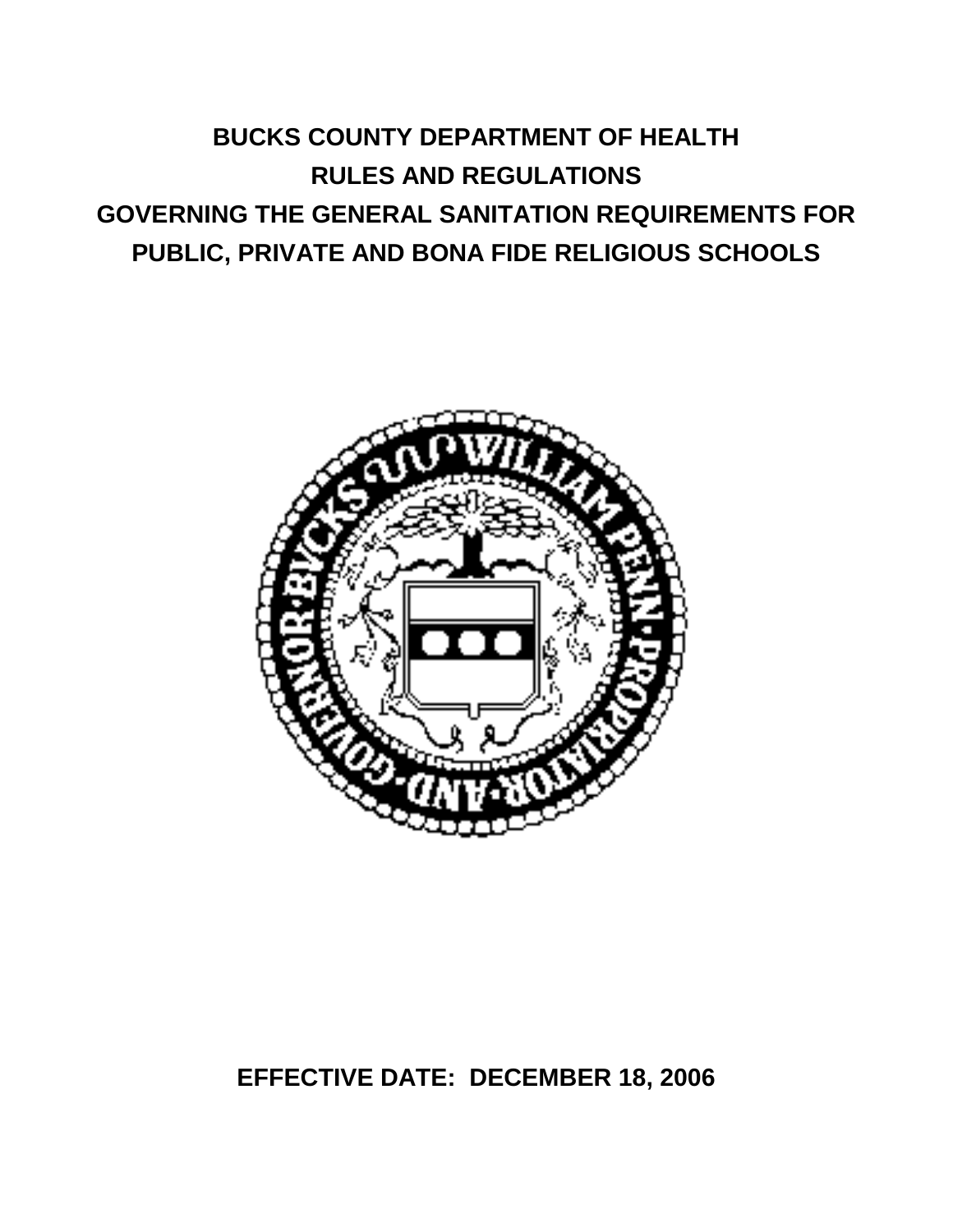# **BUCKS COUNTY DEPARTMENT OF HEALTH RULES AND REGULATIONS GOVERNING THE GENERAL SANITATION REQUIREMENTS FOR PUBLIC, PRIVATE AND BONA FIDE RELIGIOUS SCHOOLS**

# **SECTION ONE – GENERAL PROVISIONS**

#### **1.1 Legal Authority.**

Under the provisions of the "Local Health Administration Law", Act No. 315 approved August 24, 1951, P.L. 1304, Pennsylvania Code, Title 28, Health and Safety, Chapter 17 Standards for Environmental Health Services, adopted September 28, 1979, effective September 29, 1979, Section 17.51 through 17.55, Richard B. Russell National School Lunch Act as amended by the Child Nutrition and WIC Reauthorization Act of 2004, Section 111, (Public Law 108-265), the following Rules and Regulations are hereby adapted.

#### **1.2 Purpose.**

The provisions of these Rules and Regulations shall apply to all municipalities in Bucks County within the jurisdiction of the Department and shall apply equally to all public, private and bona fide religious, charitable, vocational, or any other institution intended for teaching from kindergarten through twelfth grade, on a classroom or organized basis.

**NOTE**: Under Chapter 17, Section 17.52 (c) a bona fide religious school may opt not to have the Department conduct an annual inspection of the school and food operations. \* However, the Department would conduct an inspection of these facilities based upon (1) a request by the state, (2) request directly from the school administration or (3) by a written complaint. All school facilities remain fully responsible and liable for any health and safety violations that occur. **All** bona fide religious schools in the Commonwealth must still comply with Act 537 (Pennsylvania Sewage Facilities Act), Chapters 71, 72, & 73 and Chapter 109 (Pennsylvania Clean Drinking Water Act). \* Any private or bona fide religious school that receives federal subsidies under the Richard B. Russell National School Lunch Act must have their food facilities inspected twice in the school calendar year as required under the law. There are **no** exceptions to these regulations.

#### **1.3 Definitions.**

The following definitions shall apply in the interpretation of these Rules and Regulations.

- (a) **Approved**  means that the construction, procedure of operation and equipment are in accordance with standards of the Bucks County Department of Health and other governmental agencies such as, but not limited to the Pennsylvania Department of Environmental Protection, Pennsylvania Department of Education and Pennsylvania Department of Labor & Industry.
- (b) **Certified Food Safety Manager** means any person who has been issued a Bucks County Department of Health Food Safety Manager Certificate.
- (c) **Clean Indoor Air Act** means the Pennsylvania Clean Indoor Air Act Section 10.1 of the Fire and Panic Act (P.L. 465, No. 299 and P.L. 1889, No. 518) effective February 19, 1989 and appropriate regulations.
- (d) **Department** means the Bucks County Department of Health.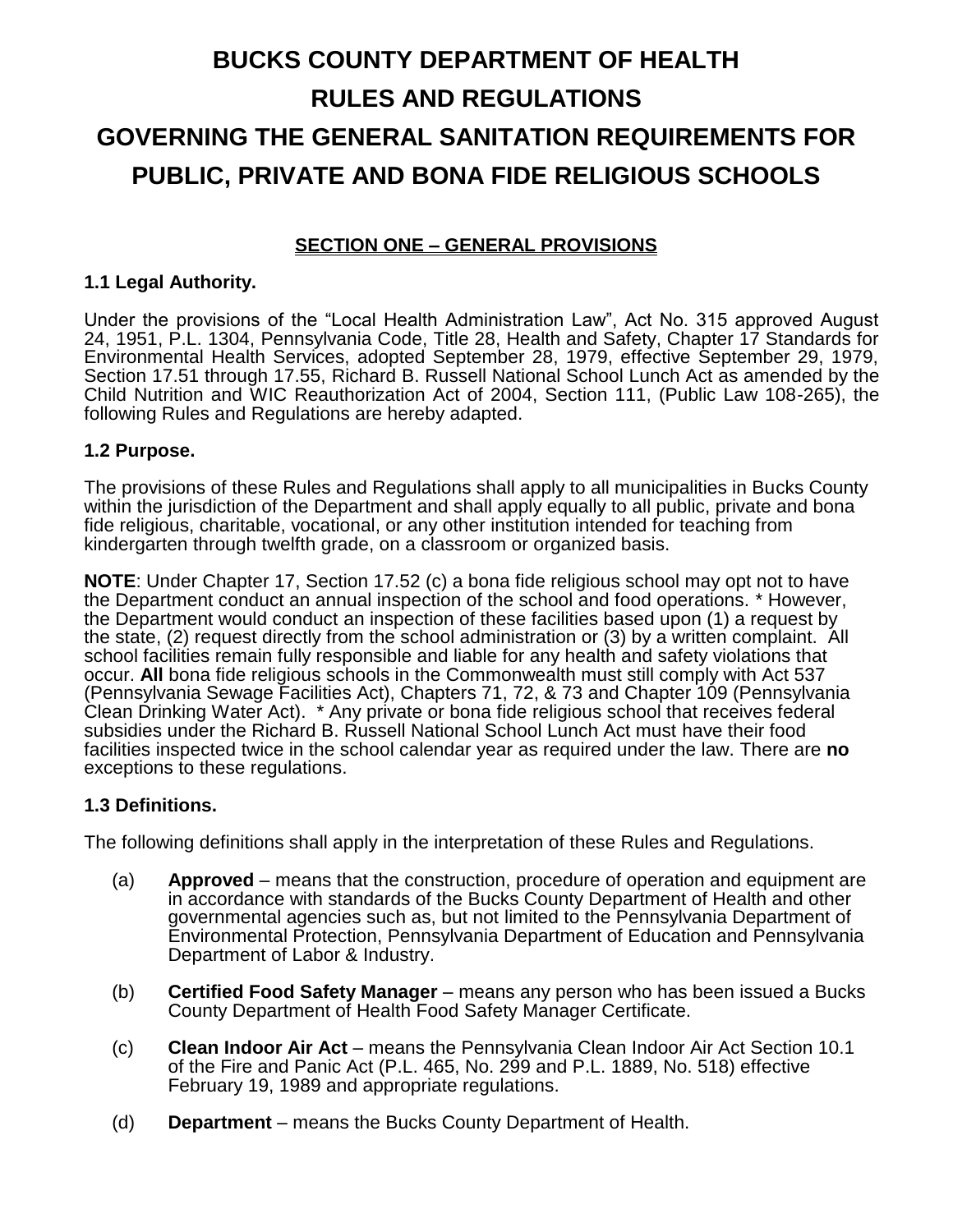- (e) **Facility** means school buildings, including play grounds, ball fields, practice fields, when these are training facilities for teaching children and students, or offering instruction in any branch of knowledge.
- (f) **Food Facility** means any place, permanent or temporary, within Bucks County where food is prepared, handled, served, sold, or provided to the consumer.
- (g) **Hot Water** means water heated and maintained at a temperature of at least 100ºF.
- (h) **Lavatory** means a basin or sink for handwashing with hot and cold running water and a drainpipe.
- (i) **Law** includes Federal, State, County and local statutes, ordinances and regulations.
- (j) **License** means the document issued by Bucks County Department of Health which authorizes a person to operate a food facility.
- (k) **Person** shall include any individual, landowner (which is defined as any person holding title to or having a proprietary or equitable interest in either surface or subsurface rights), landlord, lessor, land occupier (including, but not limited to easement owner, tenant, lessee or occupant of a structure or land, whether the landowner or not), any corporation, including public or private corporation for profit or not for profit, association, partnership, firm, trust, trustee, estate, executor, executrix, administrator, administratrix or other fiduciaries, department, board, bureau or agency of the Commonwealth, political subdivision, municipality, district, authority or any other legal entity whatsoever which is recognized by Law as the subject of rights and duties and any agent for any individual or corporation or other legal entity set forth above. Whenever used in any clause prescribing and imposing a penalty or imposing a fine or imprisonment, the term "Person" shall include all of the above set forth individuals and entities as well as members, officers, and/or employees of any corporation, an association, partnership or firm and the officers, directors of any local agency, municipality, municipal authority and/or political subdivision and supervisors, councilmen, of any political subdivision public or private corporation for profit or not for profit.
- (l) **Person in charge** means the individual present in a school facility who is the apparent supervisor of the school at the time of inspection. If no individual is the apparent supervisor, then any employee present is the person in charge.
- (m) **Refuse**  means all nonputrescible wastes generally regarded and classified as rubbish, trash, junk and similar descriptions which have been rejected by a person.
- (n) **Regulatory Authority** means other enforcement agencies having jurisdiction over the school facility other than the Bucks County Department of Health. This includes federal, state and local authorities.
- (o) **Safe Drinking Water Act**  means the Act of May 1, 1984 (P.L. 206, No. 43) (35 P.S. §§ 721.1-721.17 known as the Pennsylvania Safe Drinking Water Act and associated regulations.
- (p) **School** including public, private, bona fide religious, charitable, vocational, or any other institution intended for teaching and instruction from kindergarten to twelfth grade, on a classroom or organized basis.
- (q) **Sewage** means any substance that contains any of the waste products or excrements or other discharges from the bodies of human beings or animals and any noxious or deleterious substances being harmful or inimical to the public health, or to animal or aquatic life or to the use for domestic water supply or for recreation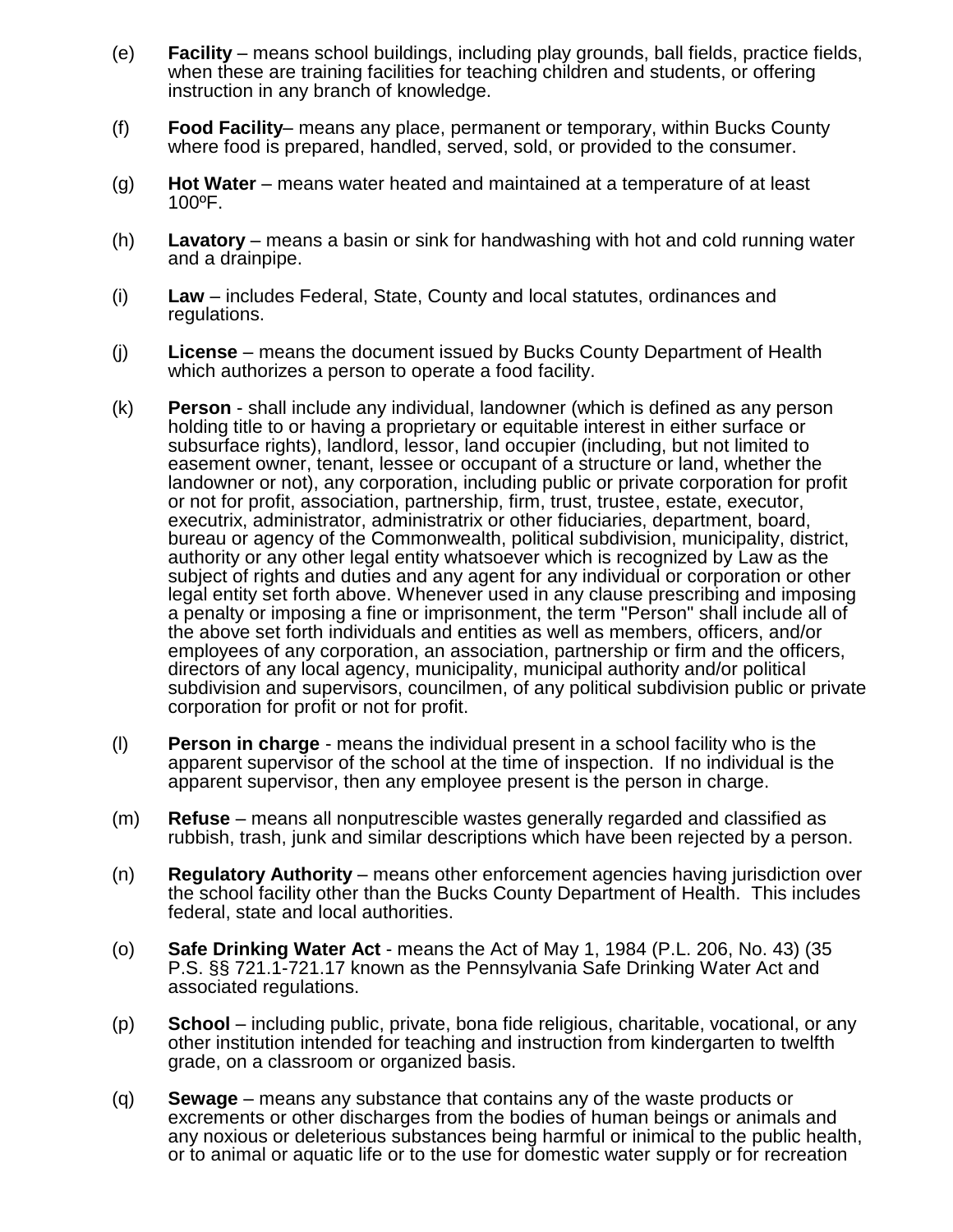or which constitutes pollution under The Clean Streams Law, Act of June 22, 1937(P.L.1937, No. 394), (35 P.S. §§ 691.1-691.1001).

The term shall include, but not be limited to, toilet, lavatory, kitchen or laundry waste water, liquid waste and seepage from floor drains, liquid waste from sink drains from any structure including any trailers, campers, motor homes or recreational vehicles, garbage cans, dumpsters or compactors and the cleaning waste from these garbage storage containers.

- (r) **Sewage Regulations** means the Pennsylvania Sewage Facilities Act, Act 537 (P.L. 1535 No. 537) (35 P.S. §§ 750.1-750.20) as amended, appropriate 25 PA Code Chapters 71, 72, & 73 the Bucks County Department of Health Rules and Regulations Governing Individual and Community On-lot Sewage Disposal Systems, and the Bucks County Department of Health Rules and Regulations related to Public Health Nuisances.
- (s) **Source** Any well, spring, cistern, river, stream, reservoir, pond or lake from which, by any means, water is taken, either intermittently or continuously for use by the general public.
- (t) **Vectors** means any rodent, insect or other animal, excluding man, which is capable of carrying or harboring a disease infectious to man.
- (u) **Waters Of This Commonwealth** means any and all rivers, streams, creeks, riverlets, impoundings, ditches, water courses, storm sewers, lakes, dammed water, ponds, springs and all other bodies or channels of conveyance of surface and underground water, or any of their parts, whether natural or artificial, within or on the boundaries of this Commonwealth.
- (v) **Water Supply**  means a source or sources of water which is used as a source of drinking water and all water treatment facilities and distribution facilities which serve a particular school.

### **SECTION TWO – PLAN REVIEWS**

### **2.1 Submission of Plans**

Whenever a school facility is to be constructed, remodeled or expanded properly prepared plans and specifications for such construction, remodeling or expansion shall be submitted to the Department for review and approval before construction remodeling or expansion is begun. Plans shall be accompanied by the appropriate plan application and fee for plan review.

The plans shall include, but not limited to the following:

- (a) School plans should show buildings, roads, drives and surface material, vehicle parking areas, water supply and service, location of sewer and water lines, service buildings, sewage disposal system(s), lighting facilities and walkways, refuse/garbage storage areas and disposal methods, bathing place facilities and food facilities.
- (b) Plans for providing adequate surface and storm water drainage.
- (c) A permit for proper sewage disposal by public service connection, on-lot sewage disposal or package treatment plant must be obtained from this Department or the Pennsylvania Department of Environmental Protection prior to any construction of the school facility.
- (d) Water supply details including the location of the well(s), the disinfection facilities, storage capacity, size of the well, pump rating in gallons per minute (GPM), water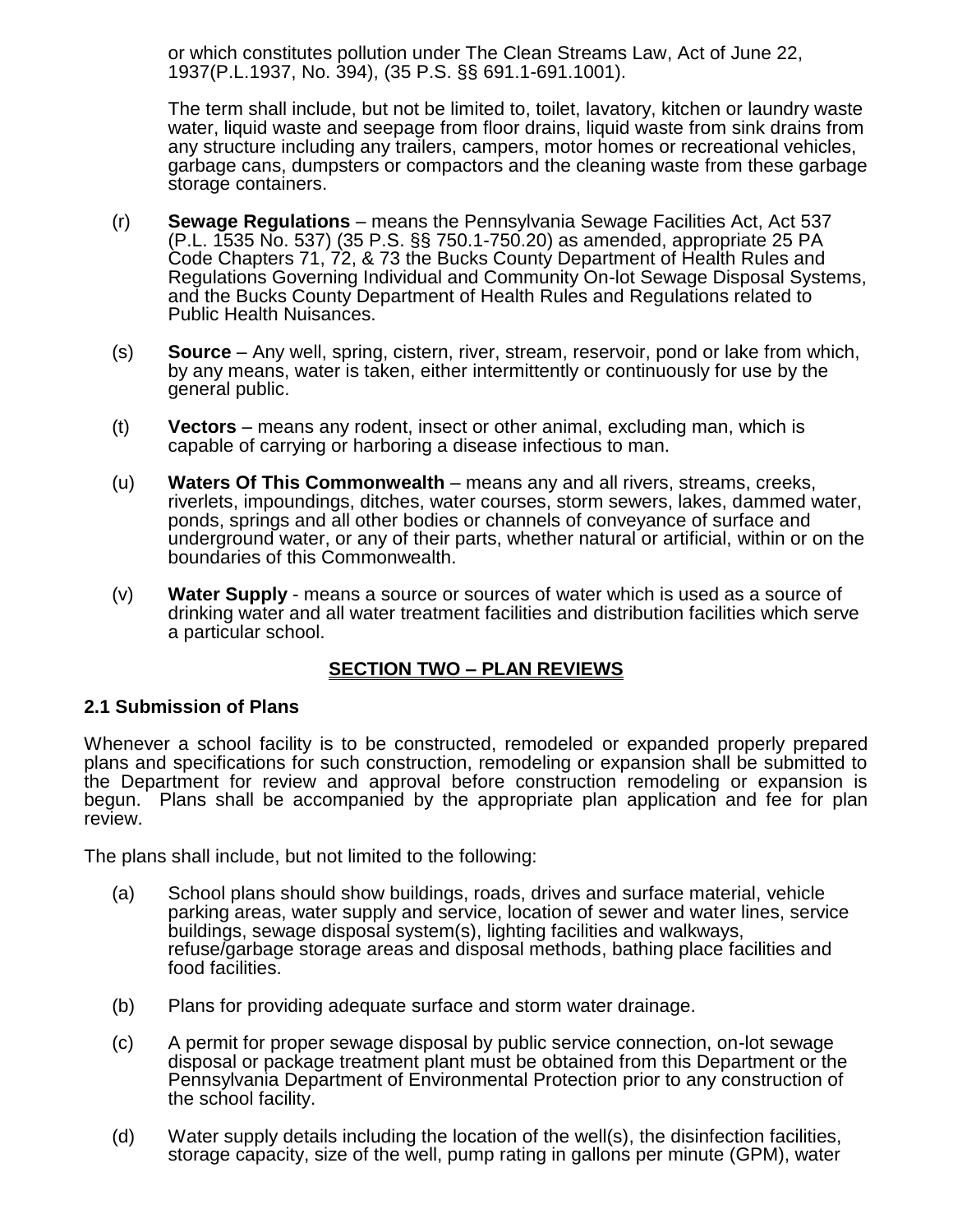storage facilities and capacity, well construction, proper protection of the well caps, housing for the pump, storage tank, distribution system including size, materials and valve location. If connection to a public water supply is being made, then the name of the water authority and location of the main service line which will service the school facility must be noted.

(e) Lighting facilities, electrical power line installation and emergency power back-up system location.

# **2.2 Operation & Compliance**

- (a) Whenever plans and specifications are required by Section 2.1 of these Rules and Regulations to be submitted to the Department, the Department shall inspect the school facility prior to the start of operations to determine compliance with the approved plans and specifications with the requirements of these Rules and Regulations. Department approval must first be obtained prior to school opening and starting operation. Approval to operate is not transferable to a new owner/operator unless approved by this Department.
- (b) In addition to these Rules and Regulations, all schools shall comply with any local, state, or federal laws, regulations or ordinances that directly effect the overall operation of the facilities. These items shall include but not limited to electrical, plumbing, fire & safety, building codes and zoning requirements.

# **SECTION THREE – SITE LOCATION**

### **3.1 General**

The site for proposed school facility or alteration/expansion to an existing school shall be well drained so as not to create breeding places for any type of vectors. Good natural drainage shall be required, with drainage not endangering any community on-site water supply.

# **SECTION FOUR – WATER SUPPLY**

#### **4.1 General**

- (a) All public, private and bona fide religious schools shall be provided with a supply of safe and potable water under pressure. All water supplies shall be adequate in quantity and shall meet bacteriological, chemical, physical and radiological standards of the Pennsylvania Safe Drinking Water Act.
- (b) When a municipal public water supply under permit from the Pennsylvania Department of Environmental Protection is available to the school facility, it must be connected thereto and used.
- (c) When a public, private or bona fide religious school is not connected to a municipal public water supply, the water supply shall be constructed in accordance with the Pennsylvania Department of Environmental Protection, Public Water Supply Manual, Part II, Community System Design Standards, latest edition.

#### **4.2 Disinfection of On-Site Groundwater Supplies**

- (a) All public, private and bona fide religious schools shall be required to provide chlorine as the method of disinfection when utilizing an on-site ground water supply.
- (b) Disinfection facilities shall be designed to provide a dosage rate and contact time to provide a quality of water that complies with the microbiological Maximum Contaminant Level (MCL) specified in Title 25, Chapter 109, PA Safe Drinking Water Act, Section 109.202.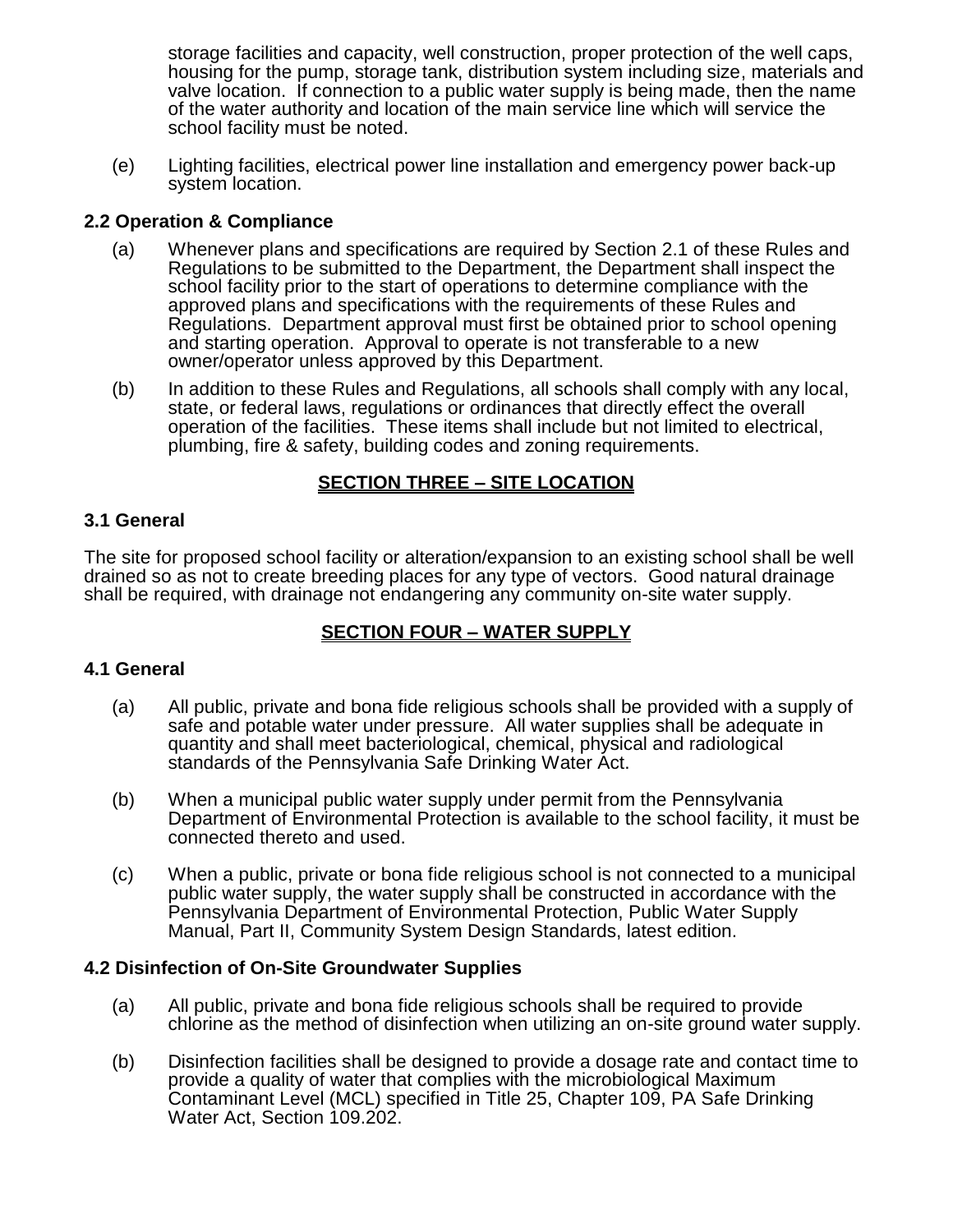- (c) There shall be a raw water tap provided prior to treatment of the water supply for the purpose of sampling.
- (d) It shall be the responsibility for all public, private or bona fide religious schools to maintain an approved chlorine test kit on the premises at all times to check chemical residuals within the water supply. This requirement will not be enforced if the school facility is connected to a municipal public water supply under permit from Pennsylvania Department of Environmental Protection.
- (e) For the purpose of these regulations a free chlorine residual of 0.2 mg/l concentration must be maintained at a 20 minute contact time.
- (f) New water systems shall be designed to provide an adequate supply of finished water during periods of peak demand. The design shall provide a minimum of (1) day reserve capacity based upon the average daily demand.

#### **4.3 Well Construction and Siting**

- (a) An approved on-site ground water supply serving a public, private or bona fide religious school shall include a properly constructed well and adequate water storage capacity and meet the PA Safe Drinking Water Act.
- (b) If a school facility wishes to add an additional well to the water supply or upgrade the existing facilities, the following criteria must be met:
	- (1) A site evaluation of the proposed new well location must be conducted by a representative of the Department and the proposed new well location approved prior to drilling.
	- (2) The well, once drilled, shall undergo a 48 hour pump test with subsequent sampling of the water at the culmination of the pump test. The well shall be sampled and tested in accordance with the new source sampling matrix under the PA Safe Drinking Water Act.
	- (3) Prior to putting the new well into service, a permit may be required from the Pennsylvania Department of Environmental Protection in accordance with the PA Safe Drinking Water Act.
	- (4) In no instance is a new well to be put into service or changes be made to the existing water supply without the approval of the Department.

#### **4.4 Cross Connections and Back Flow-Prevention**

- (a) Cross connections are not permitted between an on-site ground water supply and a public water supply, nor shall the school water supply be subject to contamination from a non-potable source of water or a sewage system.
- (b) Proper anti-backflow/back siphoning devices shall be used when there is a chance of a cross connection.

#### **4.5 Sampling Requirements for On-Site Ground Water Supplies**

- (a) All public, private and bona fide religious schools that are served by an on-site ground water supply shall be required to submit water samples for testing as required under the PA Safe Drinking Water Act for bacteriological, inorganics, organics, and volatile organic compounds (VOC's).
- (b) All water testing must be conducted by a laboratory that is approved by the PA Department of Environmental Protection.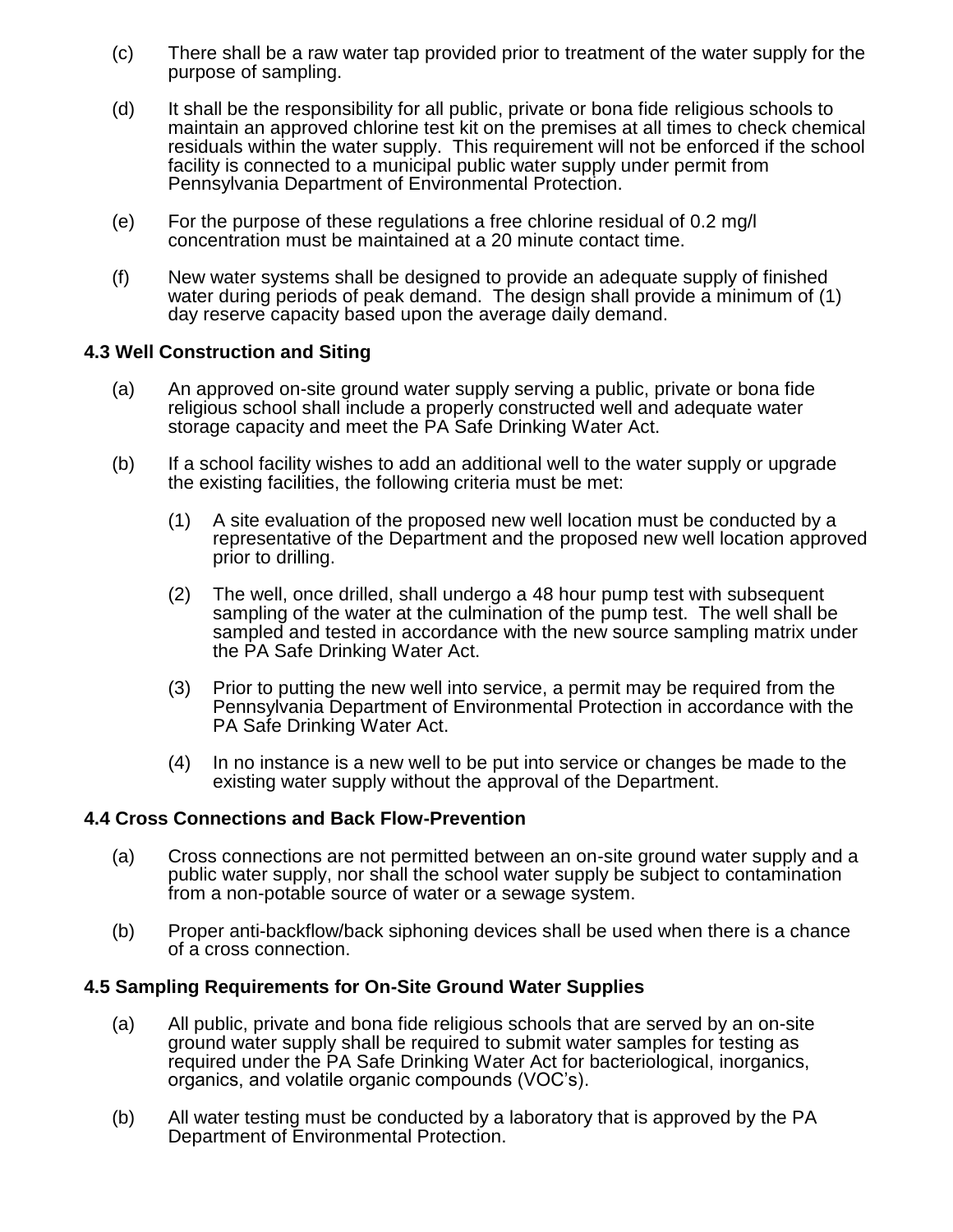# **SECTION FIVE – SEWAGE DISPOSAL**

### **5.1 Sewage Disposal**

All methods of sewage disposal serving public, private or bona fide religious schools shall be approved by the Department.

# **5.2 On-Site Sewage Disposal**

Any on-site sewage disposal system which presently serves or is proposed to serve a public, private or bona fide religious school, shall comply with the requirements of the Pennsylvania Sewage Facilities Act, Act 537 and Chapters 71, 72 and 73 and the Department's Rules and Regulations Governing Individual and Community On-Lot Sewage Disposal Systems.

On-lot sewage disposal systems serving a public, private or bona fide religious school shall be maintained in a satisfactory manner to prevent any public health nuisance from occurring.

### **5.3 Package Treatment Plant**

If a package treatment plant is presently serving or is proposed to be built to serve a school facility, the treatment plant shall meet all NPDES permit requirements of PA DEP and the permittee must obtain the necessary approval in order to operate the treatment plant facilities. A certified plant operator may be required to operate the package treatment facilities depending on the daily flows that are generated. NPDES permits must be renewed every five years with PA DEP.

#### **5.4 Public Sewers**

Where public sewers are accessible to the school facility, connection shall be made in lieu of the use of an on-site sewage disposal system.

#### **5.5 Plumbing**

- (a) All external and internal plumbing piping shall be properly sized, installed and maintained in accordance with local, state or federal plumbing code standards.
- (b) If a nonpotable water system is utilized for purposes such as air-conditioning equipment cooling or fire protection, the system must be installed according to local, state or federal requirements. The piping of any nonpotable water system shall be properly identified so that it is distinguishable from any piping that carries potable water.
- (c) Grease traps shall be located to be easily accessible for cleaning and minimize the potential hazard to any food operation from contamination.
- (d) All kitchen, laundry or gray water discharges shall be connected directly into the onlot sewage system, package treatment plant or public sewer line.

# **SECTION SIX – LICENSE REQUIREMENT**

### **6.1 License Requirement for Food Service**

Whenever food service is provided within a public, private or bona fide religious school, the food operation shall be licensed by the Department and comply with the current Department's Rules and Regulations for Conducting and Operating Food Facilities.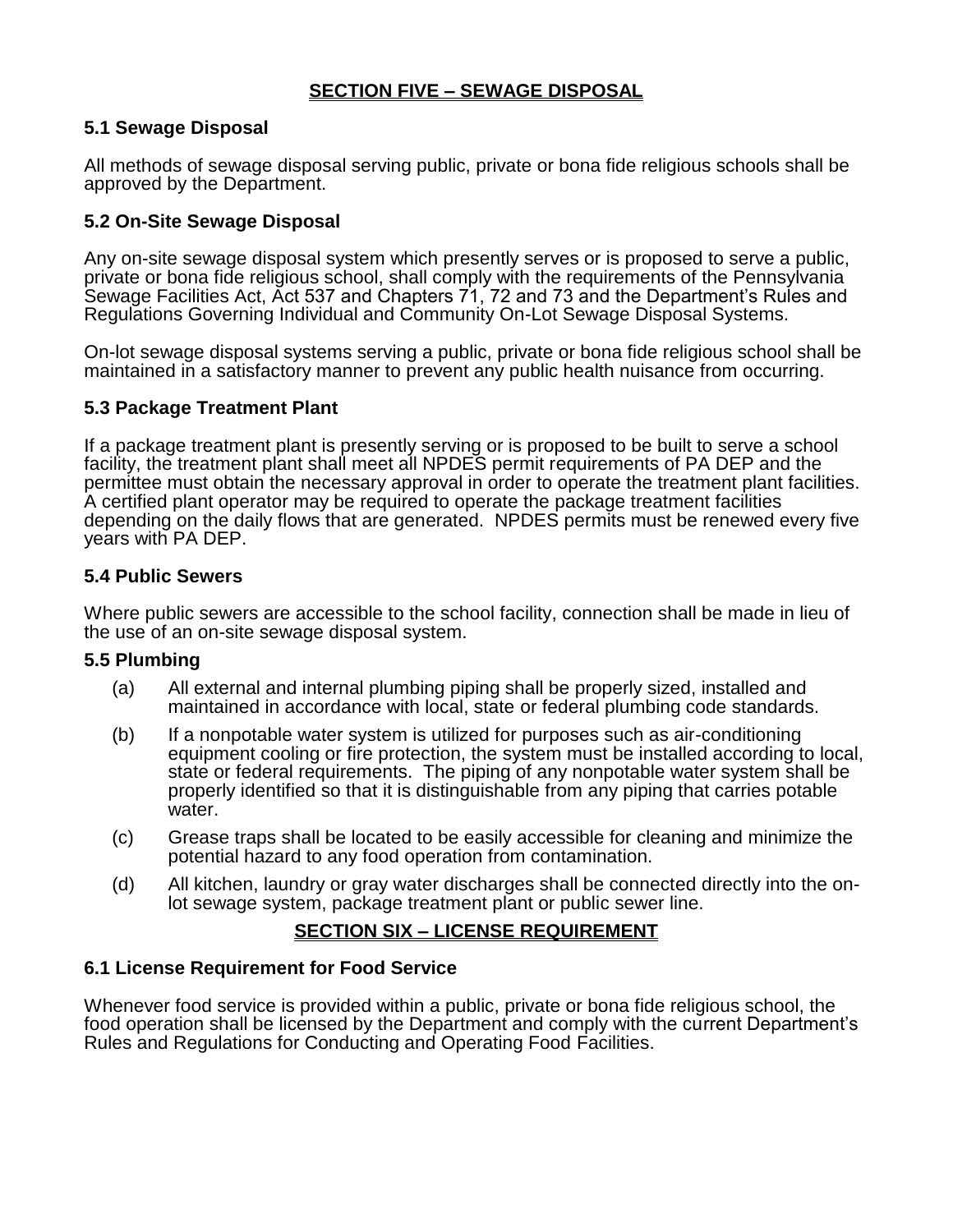#### **7.1 Garbage and Refuse Disposal**

- (a) The storage, collection and disposal of garbage and refuse from a public, private or bona fide religious school shall be conducted so as to avoid the creation of public health hazards and nuisance conditions.
- (b) Every public, private and bona fide religious school shall be responsible for the proper storage, collection and disposal of all garbage generated by facility maintenance staff, administrative personnel and student body.
- (c) All school areas shall be kept free of litter, garbage and refuse at all times.
- (d) Garbage and refuse shall be stored in insect, rodent proof and watertight containers which shall be kept in good repair.
- (e) Collection and disposal of garbage and refuse shall be scheduled to avoid the overflowing of containers.

#### **7.2 Vector Control**

- (a) Effective measures intended to control the presence of rodents, flies, cockroaches, and other insects or vectors on the school premises shall be utilized. Pesticide application, when necessary, shall be conducted by a certified pest control applicator/operator and in accordance with the pesticide label and all required federal and state laws. The school premises shall be kept in such condition as to eliminate the harborage, food and water conditions conducive to insect, rodent or other vector infestations.
- (b) All schools shall have an Integrated Pest Management Plan (IPM) in place to be utilized when appropriate situations warrant its use.

### **SECTION EIGHT – LIGHTING REQUIREMENTS**

**8.1** All public, private and bona fide religious school's artificial lighting facilities shall be adequate and safe and shall provide the minimum foot candles required by federal, state or local governmental authorities having jurisdiction over such matters.

#### **SECTION NINE – HEATING & VENTILATION**

#### **9.1 Heating**

- (a) Heating and mechanical equipment servicing a school facility shall be of sufficient size to provide for the maintenance of normal room temperature in all rooms occupied by people, exclusive of gymnasiums and rooms used for sleeping purposes, when the outside temperature is less than normal room temperature.
- (b) All heating devices shall be adequately vented to the outside in an approved manner which meets local, state and federal building and fire safety codes.

#### **9.2 Ventilation**

- (a) In all rooms of the school facility, when mechanical ventilation is not provided, windows shall be used and equipped for ventilating purposes. All units shall be kept clean and maintained properly.
- (b) All public, private and bona fide religious schools shall be in compliance with the Clean Indoor Air Act.

### **SECTION TEN – FIRST AID KITS**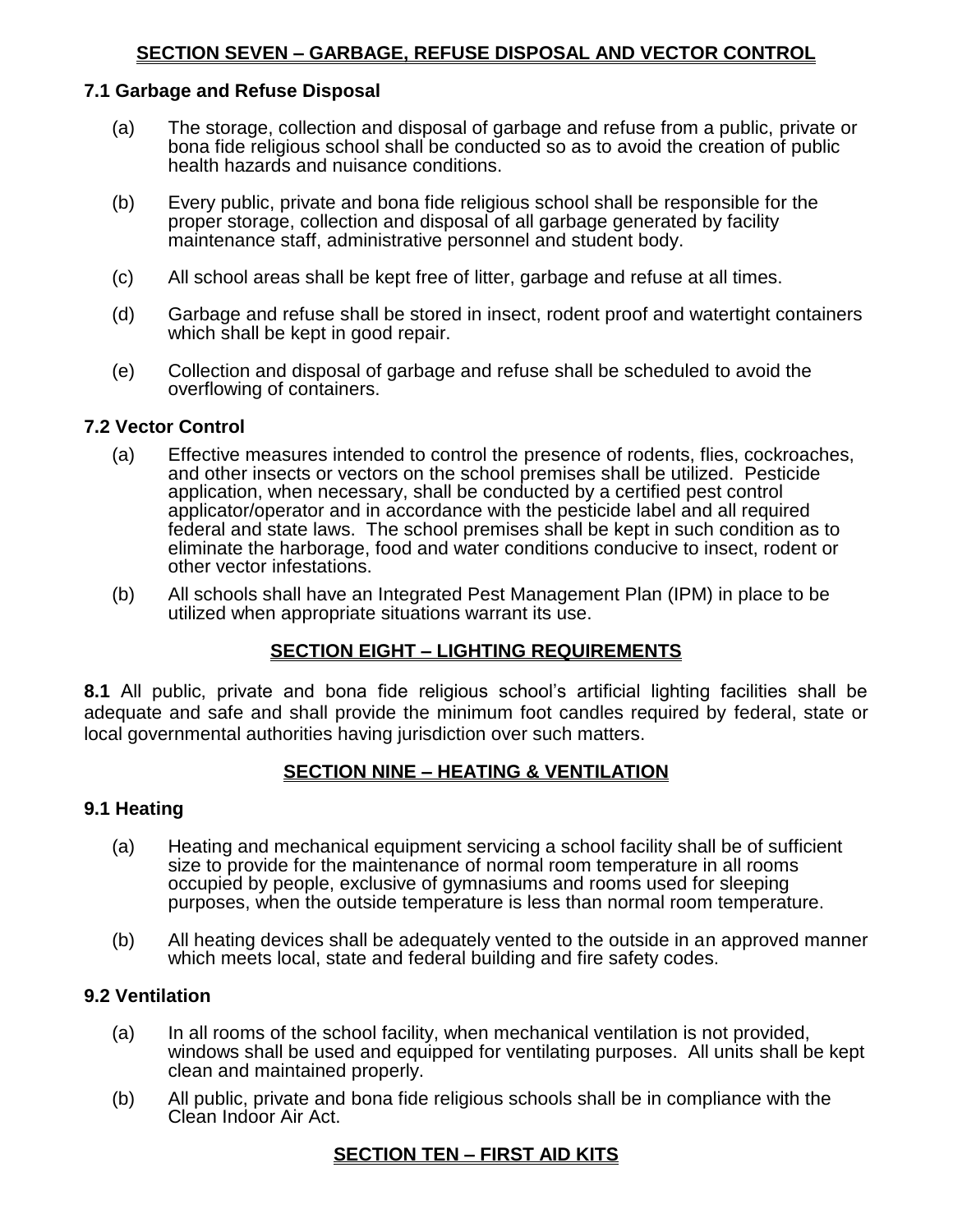# **10.1 First Aid Kits**

All public, private and bona fide religious schools which enroll students in kindergarten through grade 12 shall provide and maintain an approved first aid kit for emergency treatments, which shall be readily available and in the charge of at least one staff or faculty member competent to administer first aid.

# **SECTION ELEVEN – ELECTRICAL AND GENERAL SAFETY REQUIREMENTS**

#### **11.1 Electrical Safety Inspections**

- (a) All electrical installation and components within a school facility including public bathing place facilities shall be inspected and approved by an electrical underwriter acceptable to this Department, prior to being put into service.
- (b) One copy of the approved electrical underwriter certificate(s) shall be forwarded to the Department for its records.

#### **11.2 General Safety Requirements**

- (a) All fire extinguishers within a school facility shall be inspected and tagged on an annual basis.
- (b) Every school shall have a written emergency response plan and shall conduct monthly fire drills. A list of emergency phone numbers shall be maintained and made available when an emergency occurs within the school facility.
- (c) School playgrounds adjacent to a public highway, waterway, ditch, railroad or other unsafe surroundings shall be fenced or have barriers to restrict children or students from these areas.
- (d) While school is in session or when after hours events are scheduled, **no** fire exit doors shall be chained, locked or barred to prevent escape which would lead to entrapment from an emergency within the occupied building.
- (e) Where emergency generators are installed for backup in case of power failures, the units shall be tested at least annually or more frequently to ensure they are in operating order. If warranted exhaust pipes from the emergency generators shall be vented directly to the outside. Adequate ventilation must be provided to prevent build up of any exhaust gases from these units within an enclosed building.
- (f) The buildings, grounds, play area equipment and appurtenances shall be constructed and maintained to minimize health and accident hazards. All building materials used in the construction, remodeling or renovations of any school facility shall be free of asbestos, lead paint, arsenic or mercury compounds.

### **SECTION TWELVE – TOILET FACILITIES AND HAND WASHING FACILITIES**

### **12.1 Toilet Facilities**

- (a) Every school facility shall provide an adequate number of toilet facilities separate for each sex on the premises for students, faculty and staff. Toilet and urinal fixtures shall be of sanitary design and easily cleanable.
- (b) Toilet rooms shall be completely enclosed and shall have tight fitting self-closing, solid doors, which shall be closed except during cleaning or maintenance. Mechanical or direct ventilation by windows shall be provided in each bathroom facility. Mechanical ventilation shall be exhausted directly to the outside air.

Schools may request a waiver in writing to the Department for the non-use of selfclosing door for bathroom facilities, if health and safety issues are a major concern for students.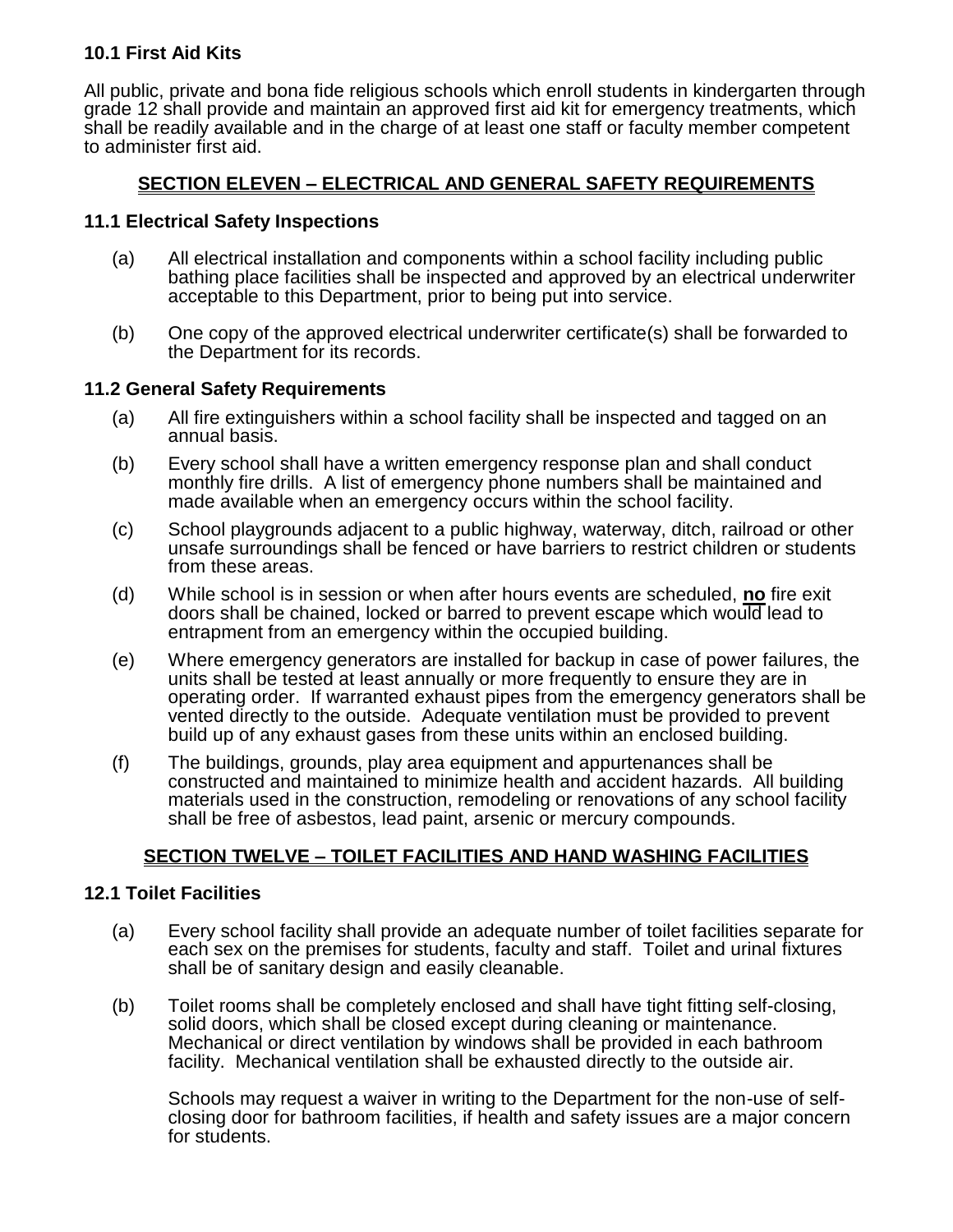(c) Toilet facilities, including toilet fixtures and any related vestibules, shall be kept clean and in good repair. A supply of toilet tissue shall be provided at each toilet at all times. Easily cleanable receptacles shall be provided for waste materials. Toilet rooms used by women shall have at least one covered waste receptacle.

# **12.2 Hand Washing Facilities**

- (a) Handwashing facilities should be installed according to law, shall be the number required by law, and shall be conveniently located throughout the school facility.
- (b) Each handwashing facility in a school shall be provided with hot and cold water tempered by means of a mixing valve or combination faucet. Any self-closing, slowclosing, or metering faucet used shall be designed to provide a flow of water for at least 15 seconds without the need to reactivate the faucet. Steam mixing valves are prohibited at handwashing facilities. Hot water temperature should not exceed 120º at the faucet. For children attending kindergarten and elementary school, hot water temperatures should not exceed 100ºF at the faucet.
- (c) A supply of hand-cleaning soap or detergent shall be available to each handwashing facility. Supply of sanitary towels or a hand-drying device providing heated air shall be located near each handwashing facility. Common towels or roll cloth towels are prohibited. If disposable towels are used, easily cleanable waste receptacles shall be conveniently located near the handwashing facilities.
- (d) Handwashing facilities, soap or detergent dispensers hand-drying devices, and all related facilities shall be kept clean and in good repair.

# **SECTION THIRTEEN – PUBLIC BATHING PLACES**

**13.1** The construction, modification, maintenance and operation of a public bathing place in a public, private bona fide religious schools shall be subject to the provisions of the Public Bathing Law. Act of June 23, 1931 (P.L. 899, 35 P.S. 672et.seq) its amendments and the applicable regulations (Title 28, Health and Safety, Chapter 18 Public Swimming and Bathing Places, Part II Local Health).

# **SECTION FOURTEEN - SEVERABILITY**

**14.1** If any Section, subsection, paragraph, clause, or provision of these Rules and Regulations shall be declared by a court of competent jurisdiction to be invalid, such decision shall not affect the validity of the Rules and Regulations as a whole or any part thereof. It is hereby declared to be the intention of the Bucks County Department of Health, the Bucks County Board of Health, and the Bucks County Commissioners that the remainder of the Rules and Regulations would have been enacted if such invalid section had not been enacted and that it is their intent, intention and desire that the remaining portion of the Rules and Regulations remain in effect.

# **SECTION FIFTEEN – PENALTY PROVISIONS**

# **15.1 Summary Offenses**

Any person who violates any provisions of these Rules and Regulations of the Bucks County Department of Health, or who interferes with the Health Director or any other representative of the Bucks County Department of Health in the discharge of their official duties, shall for the first offense, upon conviction thereof in a summary proceeding before a District Justice of Bucks County wherein said offense was committed, be sentenced to pay the costs of preparation and a fine of not less then Thirty Dollars (\$30) nor more than Three Hundred Dollars (\$300), and in default thereof, to undergo imprisonment of not less than (10) days nor more than thirty (30) days.

### **15.2 Misdemeanors**